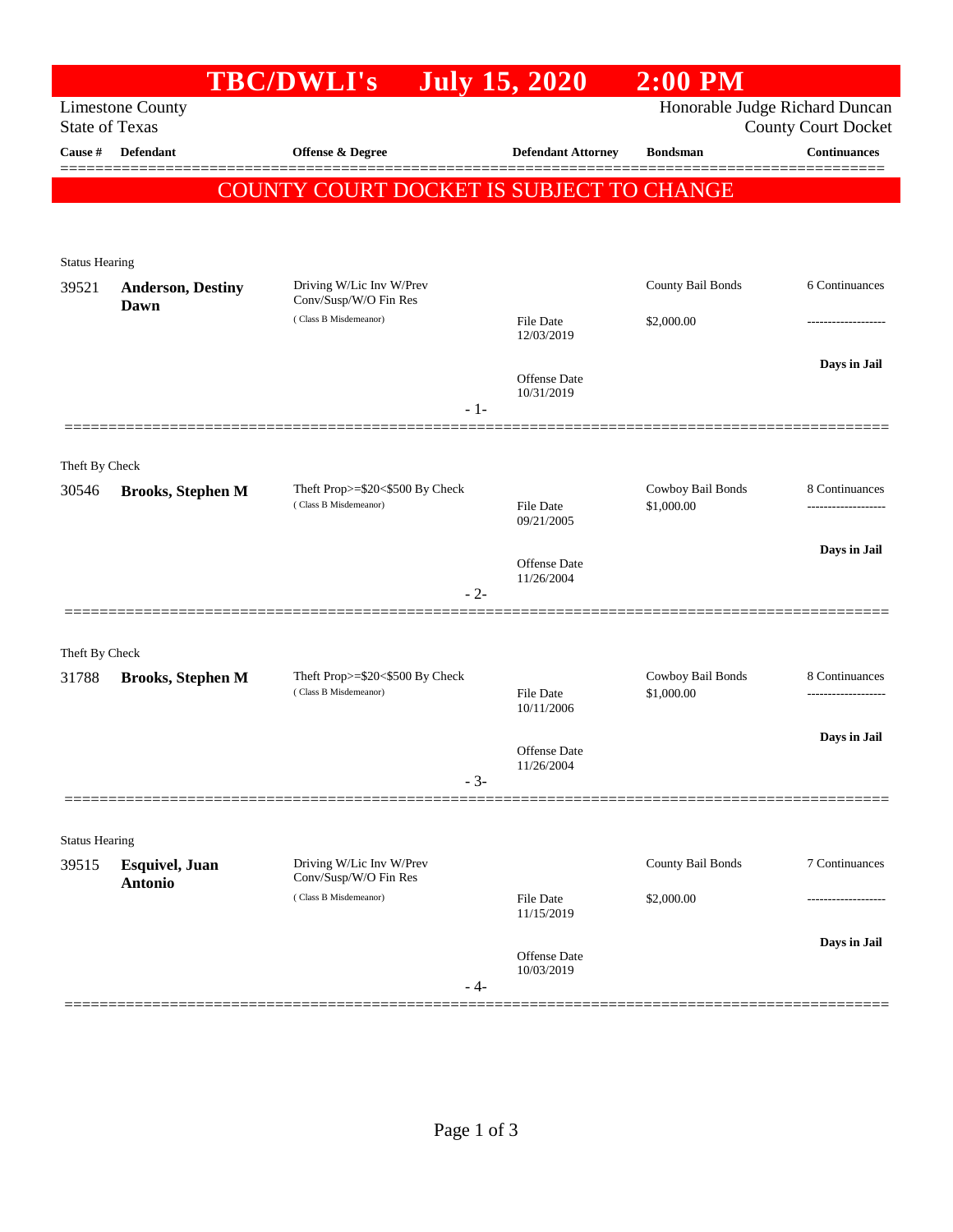|                |                                                  | <b>TBC/DWLI's</b>                                        | <b>July 15, 2020</b>                     | $2:00$ PM                         |                                                              |  |
|----------------|--------------------------------------------------|----------------------------------------------------------|------------------------------------------|-----------------------------------|--------------------------------------------------------------|--|
|                | <b>Limestone County</b><br><b>State of Texas</b> |                                                          |                                          |                                   | Honorable Judge Richard Duncan<br><b>County Court Docket</b> |  |
| Cause #        | Defendant                                        | Offense & Degree                                         | <b>Defendant Attorney</b>                | <b>Bondsman</b>                   | <b>Continuances</b>                                          |  |
|                |                                                  |                                                          | COUNTY COURT DOCKET IS SUBJECT TO CHANGE |                                   |                                                              |  |
|                |                                                  |                                                          |                                          |                                   |                                                              |  |
| Theft By Check |                                                  |                                                          |                                          |                                   |                                                              |  |
| 39484          | <b>Hall, Michael Anthony</b>                     | Theft Prop $>=$ \$750 < \$2,500<br>(Class A Misdemeanor) | File Date<br>10/01/2019                  | Freebird Bail Bonds<br>\$1,000.00 | 8 Continuances                                               |  |
|                |                                                  |                                                          |                                          |                                   | Days in Jail                                                 |  |
|                |                                                  |                                                          | Offense Date<br>12/03/2018<br>$-5-$      |                                   |                                                              |  |
|                |                                                  |                                                          |                                          |                                   |                                                              |  |
| Theft By Check |                                                  |                                                          |                                          |                                   |                                                              |  |
| 39485          | <b>Hall, Michael Anthony</b>                     | Theft Prop >=\$100<\$750                                 |                                          | Freebird Bail Bonds               | 8 Continuances                                               |  |
|                |                                                  | (Class B Misdemeanor)                                    | File Date<br>10/01/2019                  | \$1,000.00                        |                                                              |  |
|                |                                                  |                                                          |                                          |                                   | Days in Jail                                                 |  |
|                |                                                  |                                                          | <b>Offense Date</b><br>11/29/2018        |                                   |                                                              |  |
|                |                                                  |                                                          | - 6-                                     |                                   |                                                              |  |
| Theft By Check |                                                  |                                                          |                                          |                                   |                                                              |  |
| 37680          | Lynch, Clayton                                   | Theft Prop>=\$500<\$1,500<br>(Class A Misdemeanor)       |                                          | County Bail Bonds                 | 25 Continuances                                              |  |
|                |                                                  |                                                          | File Date<br>10/16/2015                  | \$1,000.00                        | -------------------                                          |  |
|                |                                                  |                                                          |                                          |                                   | Days in Jail                                                 |  |
|                |                                                  |                                                          | Offense Date<br>01/22/2015               |                                   |                                                              |  |
|                |                                                  |                                                          | - 7-                                     |                                   |                                                              |  |
| Theft By Check |                                                  |                                                          |                                          |                                   |                                                              |  |
| 39115          | Polk, Eva<br>(Class B Misdemeanor)               | Theft Prop >=\$100<\$750                                 |                                          | T Chapman Bail Bonds              | 20 Continuances                                              |  |
|                |                                                  |                                                          | File Date<br>10/17/2018                  | \$1,000.00                        |                                                              |  |
|                |                                                  |                                                          |                                          |                                   | Days in Jail                                                 |  |
|                |                                                  |                                                          | Offense Date<br>04/06/2018<br>$-8-$      |                                   |                                                              |  |